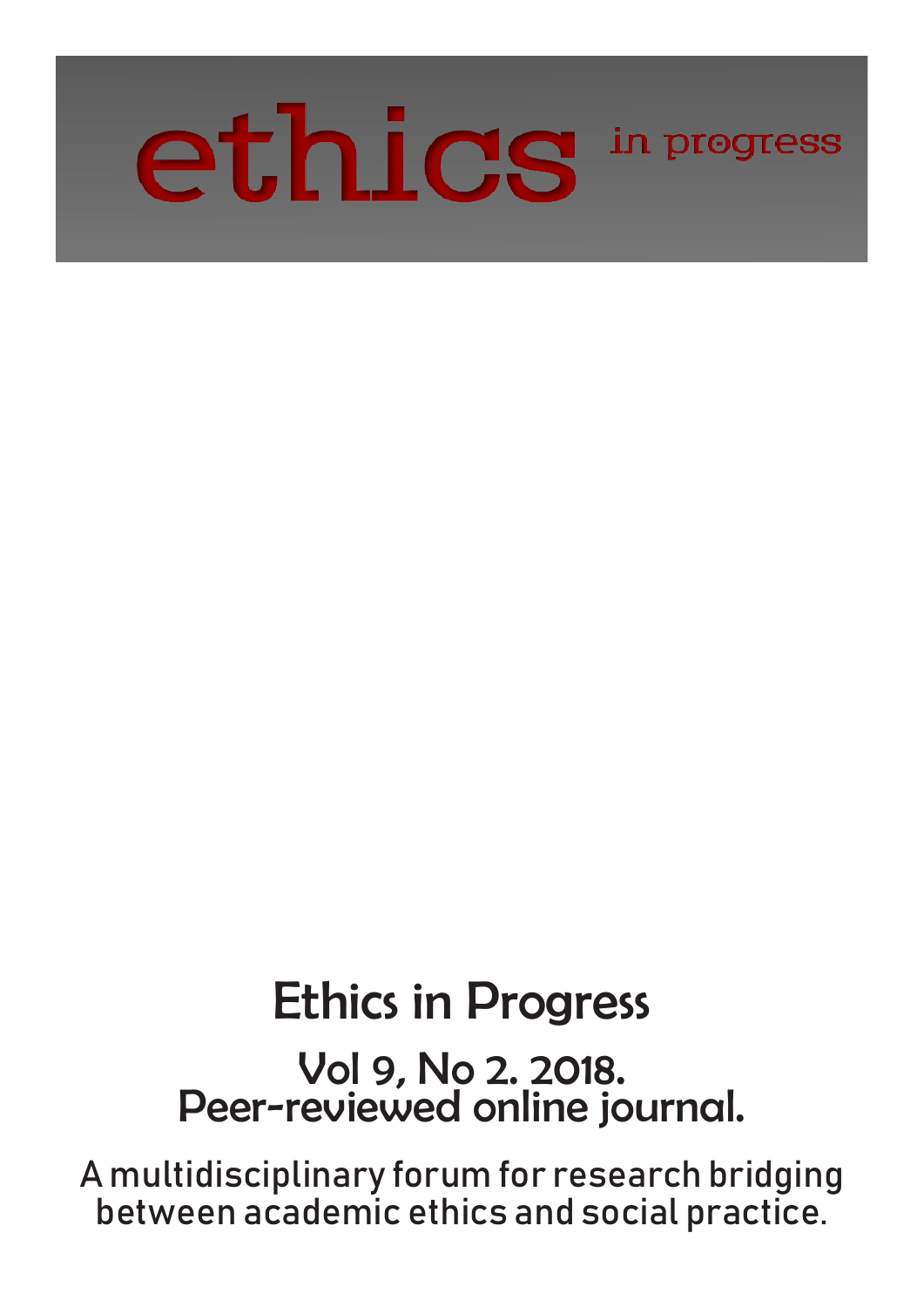## EDITORIAL TEAM

#### **Editor-in-Chief**

Prof. Dr. Ewa Nowak, Adam Mickiewicz University, Dept. of Social Sciences, Poland

#### **Executive Editor**

Tomasz Raburski, Adam Mickiewicz University, Dept. of Social Sciences, Poland

#### **Academic Editor**

Prof. Dr. Georg Lind, University of Konstanz, Dept. of Psychology, Germany

Prof. Dr. Jason Matzke, Univ. of Mary Wahsington, Dept. of Classics, Philosophy, and Religion, USA

Prof. Dr. Roma Kriauciuniene, Vilnius University, Dept. of English for Physical and Biomedical Sciences, Lithuania

Dr. Roberto Franzini Tibaldeo, Université Catholique de Louvain-la-Neuve, Dept. of Philosophy, Belgium

#### **Technical Editor I**

Mag. Joanna Dutka, Adam Mickiewicz University, Dept. of Social Sciences, Poland

#### **Design Editor**

Mag. Alicja Skrzypczak, Adam Mickiewicz University, Dept. of Social Sciences, Poland

#### **Internet Resources Editor**

Dr. Marcin Jan Byczyński, Adam Mickiewicz University, Dept. of Social Sciences, Poland